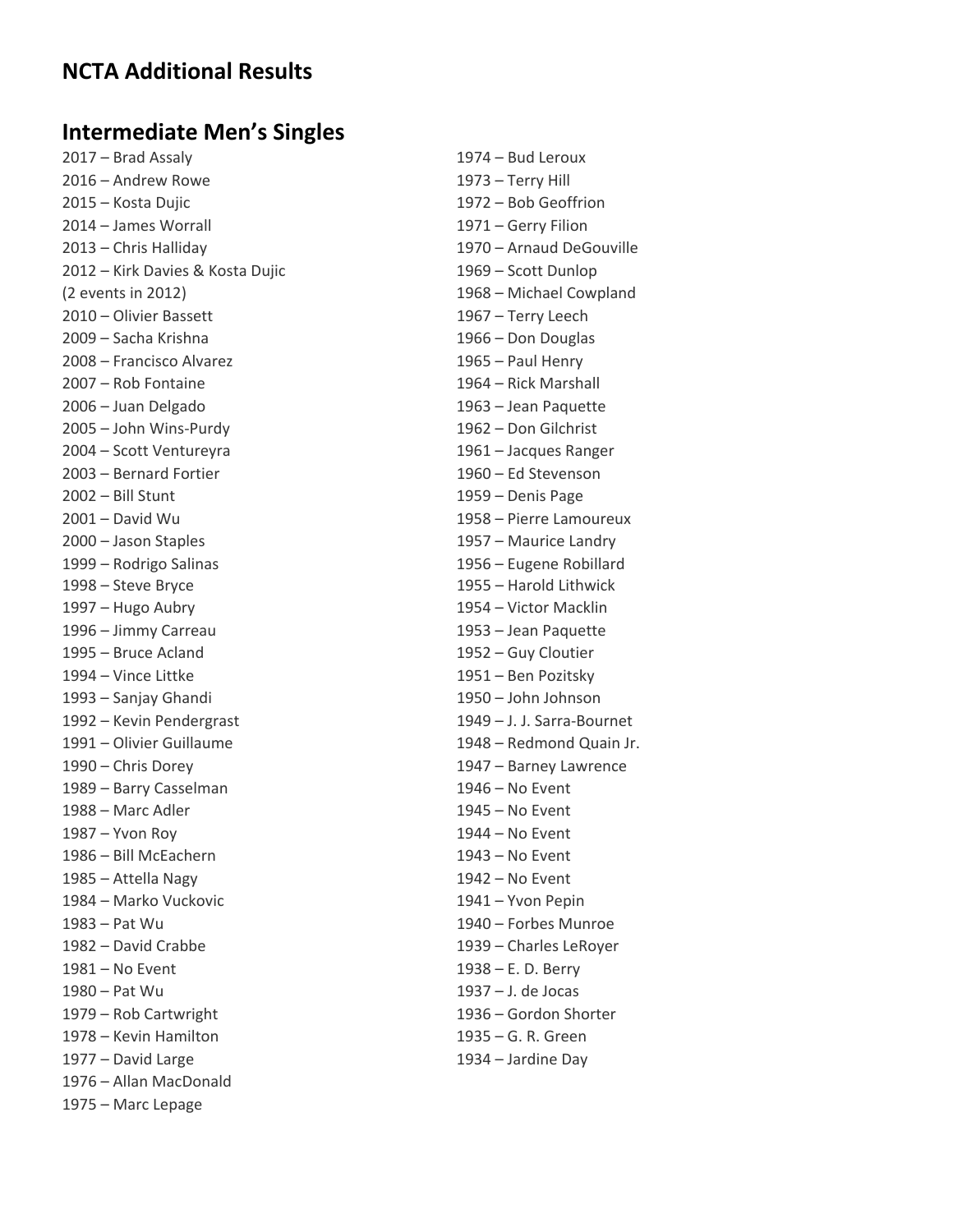### **Intermediate Women's Singles**

2017 – Jana Kriz 1969 – Amy Mantsch 2016 – Adrainne Song 1968 – Joan Taylor 2015 – Huiping Iler 1967 – Michelle Parent 2014 – Sunita Mulpuru 1966 – Carol Steers 2013 – Heather Dufault 1965 – Joan Guenault 2008 – Baerbel Newman 1963 – Valmai Elley 2007 – No Event 1962 – Vera Ablack 2006 – Jana Kriz 1961 – Jean MacPherson 2005 – Ana Solajic 1960 – Barbara Cotton 2004 – No Event 1959 – Anne Heggtveit 2003 – No Event 1958 – Yvette Houle 2002 – Patti Kidd 1957 – Barbara Ritchie 2001 – Baerbel Newman 1956 – Ella Ritchie 1998 – Madeleine Bérubé 1953 – Muriel Finlayson 1997 – Jane Hazel 1952 – Marguerite Pineau 1996 – Michelle Gagnon 1951 – Carol Turcotte 1995 – Hélène Coulombe 1950 – Edith O'Halloran 1994 – Cathy O'Halloran 1949 – Diane Lowe 1993 – Annette McGylnn 1948 – Jean Kitchin 1992 – Manuela Savini 1947 – Rita Hartney 1991 – Anhthu Vu 1946 – No Event 1990 – Lesley Hulse 1945 – No Event 1989 – Sandra MacLeod 1944 – No Event 1988 – Robina Pearce 1943 – No Event 1987 – Annette McGlynn 1942 – No Event 1986 – Michelle Brunette 1941 – Adrienne Larose 1985 – Karen Chan 1940 – Mrs. D. L. Ralston 1984 – Margo Greenberg 1939 – Doreen Graham 1982 – Rachel Adm 1937 – Jeanne Francis 1981 – No Event 1936 – Eileen Devine 1980 – Barbara Kerr 1935 – Phyllis Darch 1979 – Hilje Paradis 1934 – Clair Bigras 1978 – Kea von Michalofski 1977 – Jessica Chutter 1976 – Stans van Wijk 1975 – Barbara Louch 1974 – Christa Kruse 1973 – Agnes Carriere 1972 – Louise Coulombe 1971 – Janet de Verteuil 1970 – Judy Argue

2010 – Li Yu 1964 – Marguerite Wagner 2000 – Baerbel Newman 1955 – Georgette Delecreataz 1999 – Jennifer Wong 1954 – Georgette Delecreataz 1983 – Pierrette Lamirande 1938 – Marguerite Lanthier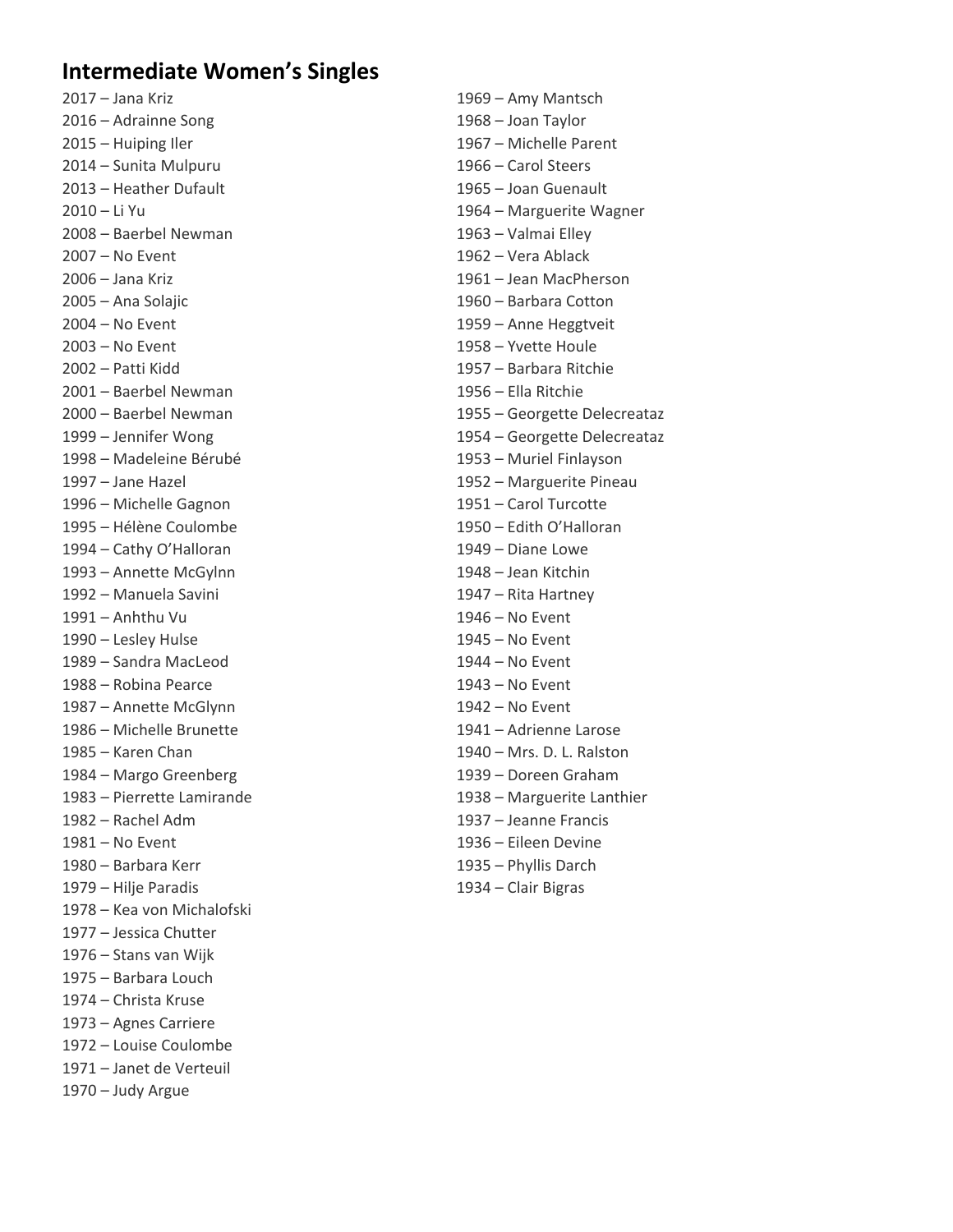# **Intermediate Men's Doubles**

2016 – Kosta Dujic, Etienne Sevigny 1965 – Brian Wilson, Roger Waters 2015 – Munzil Qureshi, Ed Nera 1964 – Paul Henry, David Ryan 2008 – Brian Riley, Martin Maione 1963 – Rick Marshall, Jean Paquette 2007 – Bruce Ramsay, M. Salat 1962 – Don Douglas, Peter Maltby 2006 – No Event 1961 – Gerry Capello, Bill Cunningham 2005 – Peter Reinecke, John Wins‐Purdy 1960 – Eugene Robillard, Jacques Tomaro 2004 – No Event 1959 – Guy Rainville, Denis Page 2003 – Bernard Fortier, Rob Edwards 1958 – Hugh Edgar, Jeff Jeffries 2002 – Andrew Verney, Kelly Kinahan 1957 – George House, Logie Macdonnell 2001 – Greg Orchard, Jean‐Paul Pham 1956 – Rick Marshall, Eugene Robillard 2000 – Bryan Macmillan, David Rutkay 1955 – Gordon Smith, Don Montgomery 1999 – François Cyr, Normand Boulé 1954 – Gordon Smith, Jeff Jeffries 1998 – Wayne Cheung, Steven Bryce 1953 – Jean Paquette, Maurice Croteau 1997 – Rob Fountaine, Bruce Hickson 1952 – John Milliken, Joe Atyeo 1996 – Hugo Aubry, Ryan Zeman 1951 – Marcel Viau, Denis Delisle 1995 – Imran Syed, Eric Bowie‐Reed 1950 – Gilbert Jolicoeur, John McQuaig 1994 – Chris Jordan, Gary Maffett 1949 – John Blackburn, Gilbert Jolicoeur 1993 – Sanjay Ghandi, Mark Boudreau 1948 – John Blackburn, Gilbert Jolicoeur 1992 – Kevin Pendergrast, Mark Boudreau 1947 – John Blackburn, Gilbert Jolicoeur 1991 – Derek Koenig, Doug Johnson 1990 – Chris Dorey, Walter Roucek 1989 – Keven Ward, Colin Harding 1988 – Craig Mook‐Sang, Pierre Despatie 1987 – Graham Gardner, Kevin Ward 1986 – Phil Hurcomb, Jim Hurcomb 1985 – David Mabson, Don MacLeod 1984 – Jim Hurcomb, Marko Vuckovic 1983 – Phil Hurcomb, Jim Hurcomb 1982 – Elmer Hara, Pat Wu 1981 – No Event 1980 – Gregg Shimokura, Pat Wu 1979 – Rudy Slozil, Terry Jamieson 1978 – Randy Rosenthal, Robert Power 1977 – Elmer Hara, Ed Hladkowicz 1976 – Phil Hurcomb, Jim Hurcomb 1975 – Bill MacPhail, Russ Levia 1974 – Bud Leroux, Russ Levia 1973 – Bill McRae, Gordon Liang 1972 – Bill MacPhail, Cameron Munroe 1971 – Ray Kimoto, Graeme Forrester 1970 – Claude Marleau, Ray Kimoto 1969 – Scott Dunlop, Paul Henry 1968 – Michael Cowpland, Jacques Tomaro 1967 – Terry Leech, Uwe Nahnsen

- 2017 Andrew Rowe, Ludovic Marcon 1966 Ray Greenhall, Brian Graham
	-
	-
	-
	-
	-
	-
	-
	-
	-
	-
	-
	-
	-
	-
	-
	-
	-
	-
	-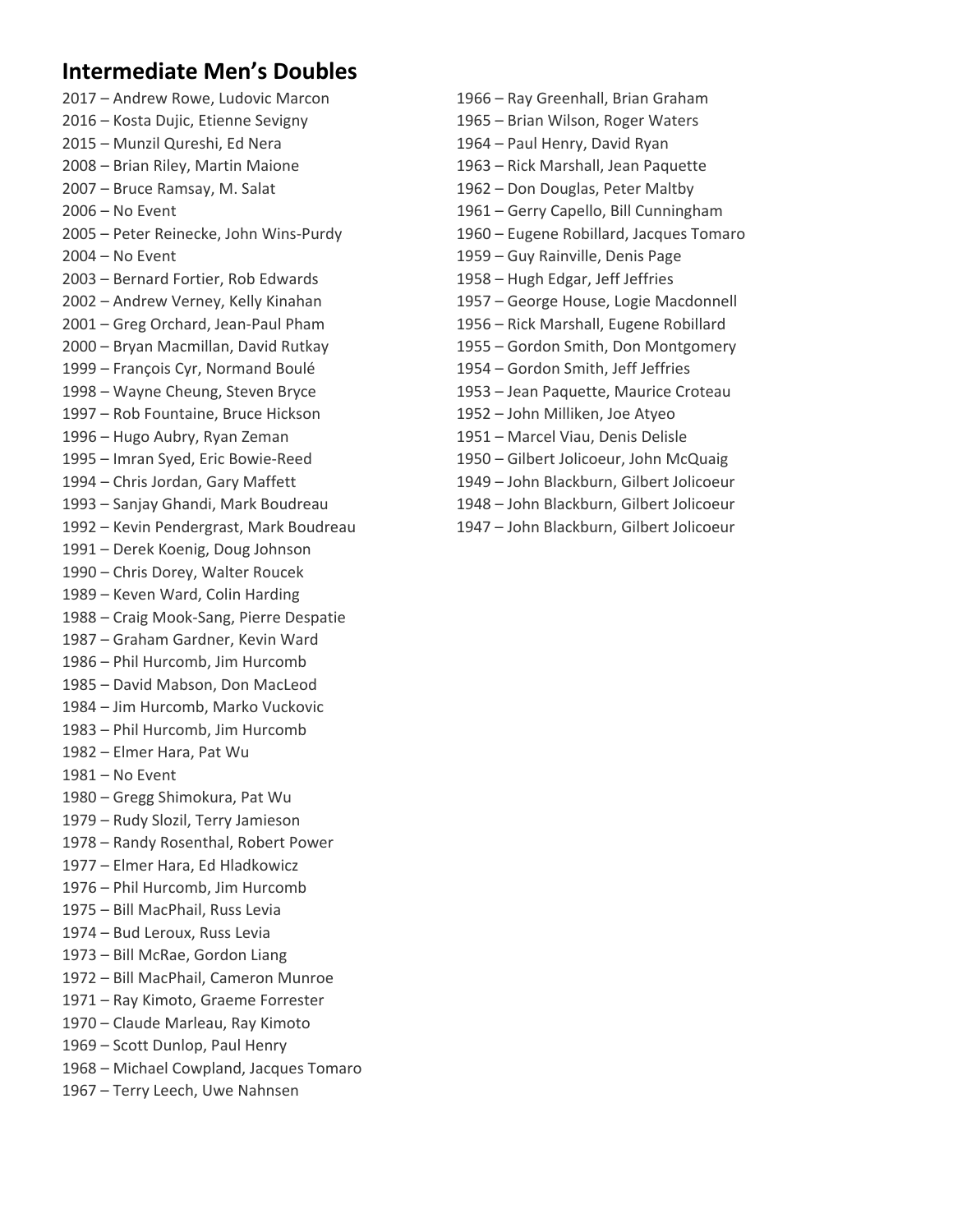## **Intermediate Women's Doubles**

- 
- 
- 
- 
- 
- 
- 
- 
- 
- 
- 
- 
- 1998 Sheila McQueen, Cathy Carter 1953 Eleanor Bates, Anne Budreo
- 
- 1996 Beverly Verney, Pierrette Lamirande 1951 Carol Turcotte, Penny Low
- 1995 Hélène Coulombe, Louise Coulombe 1950 Marguerite Pineau, Cecile Richard
- 1994 Stans van Wijk, Rosemae Blackwood 1949 Audrey Braid, Marguerite Wall
- 1993 Ellen Heide, Diane Pelton 1948 Jean Kitchin, Jane O'Neill
- 1992 Manuela Savini, Michelle Brunette 1947 Rita Hartney, Beatrice Carroll
- 1991 Carol Rosenthall, Ahnthu Vu
- 1990 Ellen Heide, Barbara Kerr
- 1989 Michelle Brunette, Linda Spence
- 1988 Robina Pearce, Gwen Sarkadi
- 1987 Roxanne Nelson, Katie Jarvis
- 1986 Michelle Brunette, Barbara Spiva
- 1985 Ann Bostock, Stans van Wijk
- 1984 Annette McGlynn, Gwen Sarkadi
- 1983 Joan Dixon, Jan Steele
- 1982 No Event
- 1981 Rachel Adm, Vivien Van Breemen
- 1980 Barbara Kerr, Flo Szabo
- 1979 Maureen Ball, Madeleine Hamilton
- 1978 Diane Hilary, Joy Donald
- 1977 Gail Black, Marilyn Brown
- 1976 Joy Donald, Audrey Braid
- 1975 Maureen Garbutt, Barbara Forster
- 1974 Barbara Knapp, Lynne Noel
- 1973 Barbara Knapp, Sheena McKenzie
- 1972 Rose Fletcher, Joy Kelly
- 1971 Rose Fletcher, Janeth McKinley
- 1970 Joan Taylor, Robin Lee Munroe
- 1969 Amy Mantsch, Catherine Sidebottom
- 1968 Sue Power, Shirley Watson
- 1967 Lorna Rice, Elizabeth Mordasewicz
- 1966 Margaret Burrows, Sheila Robertson
- 2016 Joan Emery, Samantha Nickel 1965 Joan Guenault, Carol Steers
- 2015 Kelly Gordon, Claudine Rouleau 1964 Marguerite Wagner, Joan Guenault
- 2008 No Event 1963 Marguerite Wagner, Joan Guenault
- 2007 No Event 1962 Peggy Jardine, Sue Driver
- 2006 No Event 1961 Jean MacPherson, Yvette Houle
- 2005 No Event 1960 Heather Blaine, Linda McCarthy
- 2004 No Event 1959 Audrey Braid, Pat Morton
- 2003 No Event 1958 Jeanette Buchanan, Jean Southworth
- 2002 D. Andrei, A Smith 1957 Mariam Little, Jean Southworth
- 2001 No Event 1956 Janette Buchanan, Ella Ritchie
- 2000 No Event 1955 Georgette Delecreataz, Dawn McDonald
- 1999 No Event 1954 Miranda Lawson, Maria van Spanje
	-
- 1997 Sue Simmons, Jennifer Stiell 1952 Marguerite Pineau, Anne Budreo
	-
	-
	- -
		-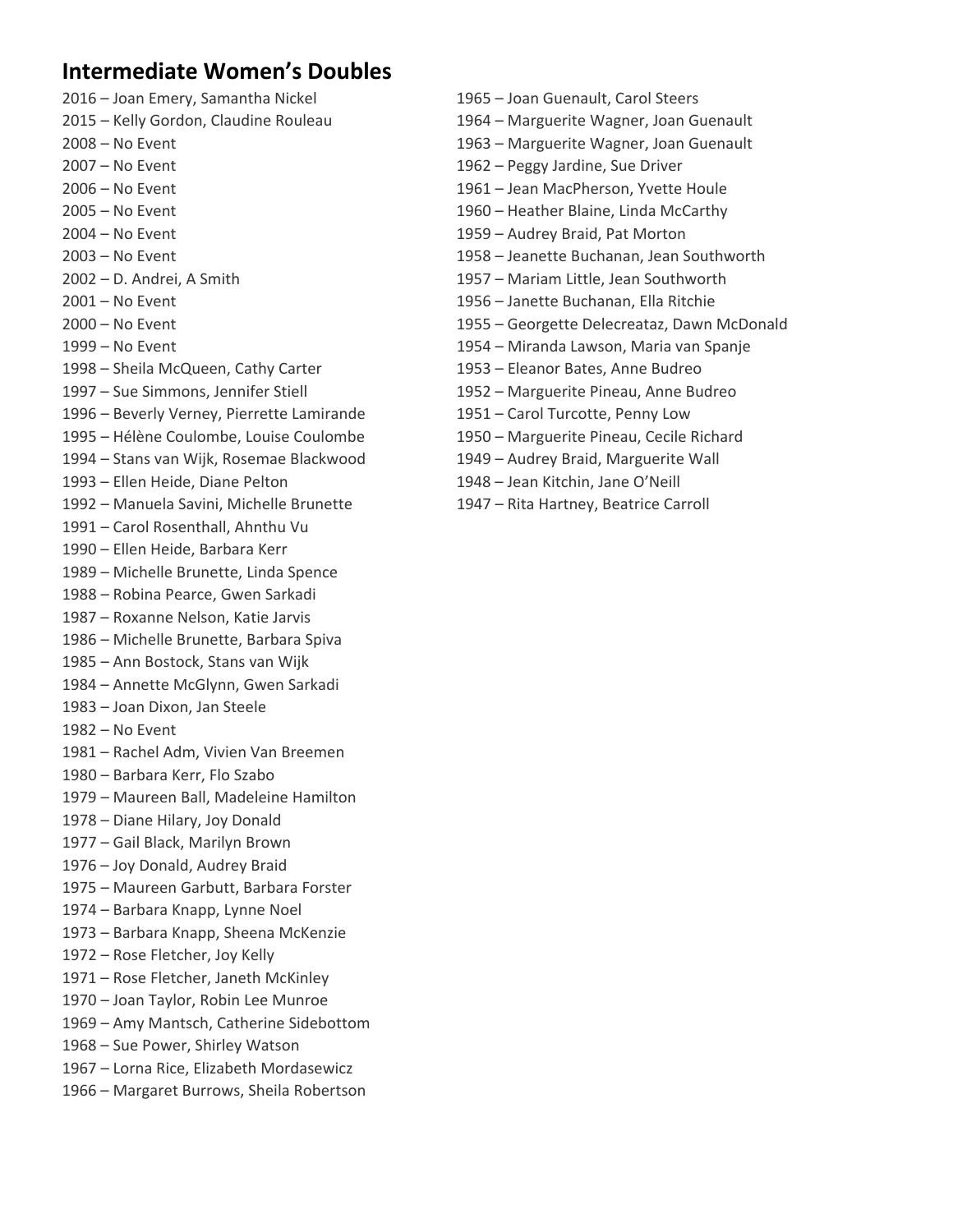# **Intermediate Mixed Doubles**

- 
- 
- 
- 2014 Greg Orchard, Baerbel Newman 1963 Valmai Elley, Warwick Elley
- 2008 Baerbel Newman, Martin Maione 1962 Diane Simard, Jean Paquette
- 
- 
- 
- 
- 
- 2001 Sheila McQueen, Basil Bowen
- 2000 No Event
- 1999 Jane Hazel, Paul Zeitoun
- 1998 Sheila McQueen, Scott Noyes
- 1997 Baerbel Newman, Michel Abrogoua
- 1996 Michelle Brunette, Hugo Aubry
- 1995 Gudrun Brune, Bruce Hickson
- 1994 Sue Simmons, Eric Bowie‐Reed
- 1993 Ann Laubstein, Mark Boudreau
- 1992 Sue Feldman, Bill Shannon
- 1991 Sandra Trattles, Imran Syed
- 1990 Sue Feldman, Bill Shannon
- 1989 Karen Chan, Michel Dalpe‐Charron
- 1988 Flo Szabo, Ed Sienkiewicz
- 1987 Lucie Oliver‐Cyr, François Cyr
- 1986 Stephanie Tibbits, Jamie Laschinger
- 1985 Karen Chan, Mike Best
- 1984 Mirjam Goossens, Leon Goossens
- 1983 Ria Kruyne, Craig Leverman
- 1982 Rachel Adm, Pierre Adm
- 1981 No Event
- 1980 Maureen Morgan, Ed Stevenson
- 1979 Maureen Ball, Geoffrey Ball
- 1978 Diane Hilary, Elmer Hara
- 1977 Jane Van Ingen, Elmer Hara
- 1976 Ria Kruyne, Eugene Robillard
- 1975 Marguerite Wagner, Elmer Hara
- 1974 Lynne Noel, Gerry Filion
- 1973 Barbara Knapp, Elmer Hara
- 1972 Frances Green, Gordon Laing
- 1971 No Event
- 1970 Edith Connolly, Glen Larocque
- 1969 Amy Mantsch, Don Hambling
- 1968 Doris Turner, Jack Hambling
- 1967 Michelle Parent, Ray Greenhall
- 2017 Brigette Walenius, Kosta Dojic 1966 Margaret Burrows, Dave Smith
- 2016 Li Yu, Jeff McCarthy 1965 Shirley Watson, Paul Henry
- 2015 Anna Beben, Derek McGovern 1964 Sheila Robertson, Dave Smith
	-
	-
- 2006, 2007 No Event 1961 Yvette Houle, Howard Simpson
- 2005 Ana Solajic, John Wins‐Purdy 1960 Maureen Morgan, Ed Stevenson
- 2004 No Event 1959 Miriam Little, Denis Page
- 2003 No Event 1958 Jean Southworth, Ed Stevenson
- 2002 No Event 1957 Maureen Nash, Al Livingston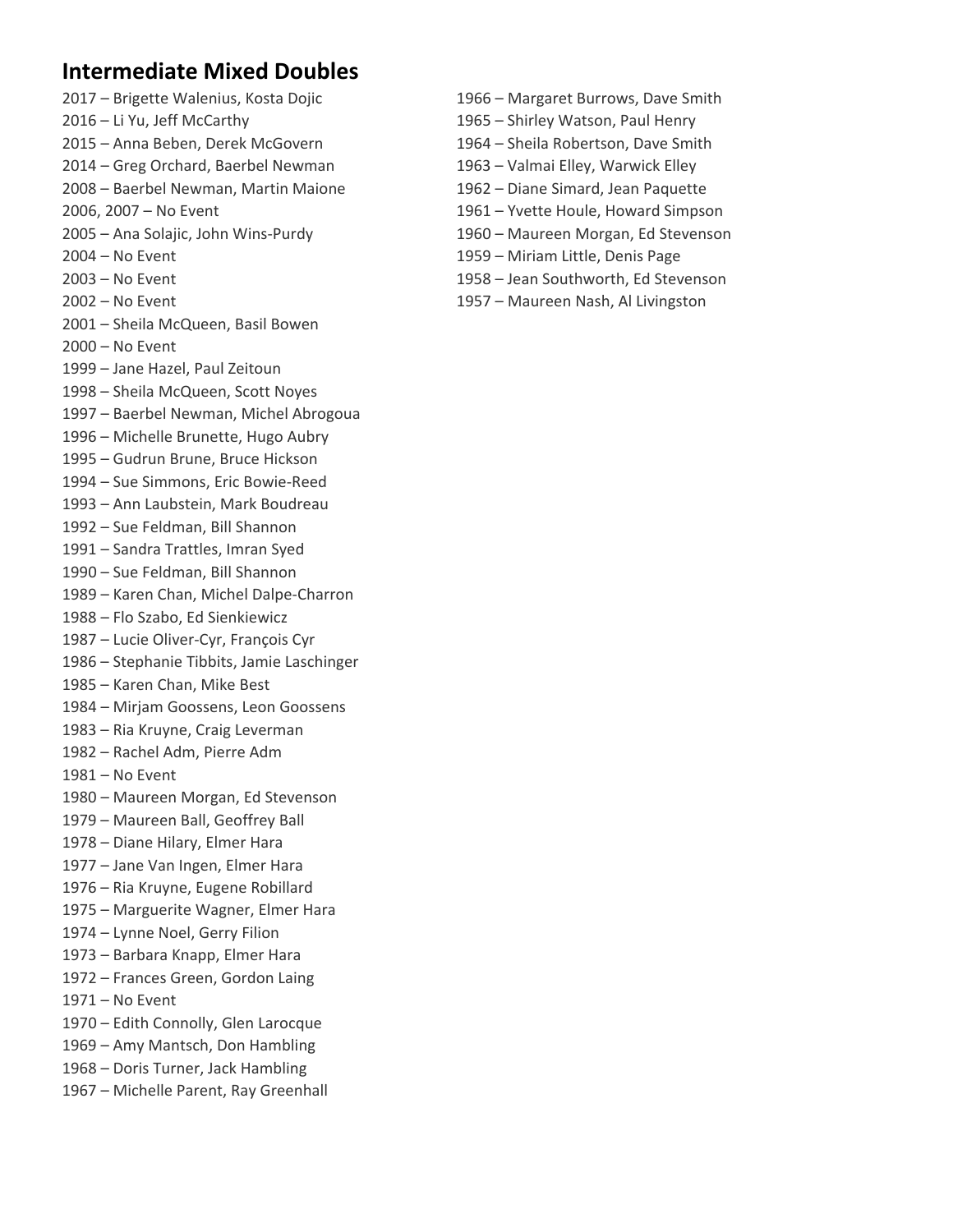2016 – James Ferguson 2015 – Elise St‐Antoine 2014 – James Ferguson 2013 – Nicole Terrier 2010 – James Ferguson 2009 – Nicole Terrier 2006 – Peter Worthing 2005 – No Event 2005 – Matt Bellamy 2004 – No Event 2004 – Barry Casselman 2003 – No Event 2003 – Jack Newton 2002 – Sue Simmons 2000 – Jim Cameron 1999 – Jennifer Wong 1999 – Jim Cameron 1998 – Sue Simmons 1998 – Jim Cameron 1997 – Diane Dodds 1997 – Stan Bhend 1996 – Evelyn Hustwit 1996 – Jim Cameron 1995 – Evelyn Hustwit 1995 – Bill Stunt 1994 – Evelyn Hustwit 1994 – No Event 1993 – No Event 1993 – Reg Lian 1992 – Evelyn Hustwit 1992 – Ted Thompson 1991 – Evelyn Hustwit 1991 – Marinus Wins 1990 – Evelyn Hustwit 1990 – Yvon Roy 1989 – Evelyn Hustwit 1989 – Paul Melia 1988 – Evelyn Hustwit 1988 – Chad Gaffield 1987 – Evelyn Hustwit 1987 – John Tibbits 1986 – Evelyn Hustwit 1986 – Shaheer Mikhail 1985 – Beverly Tibbits 1985 – Gary Maffett 1984 – Beverly Tibbits 1984 – John Tibbits 1983 – Joanne Eartly 1983 – Paul Henry 1982 – Anne Fanthome 1982 – Paul Henry 1981 – Anne Fanthome 1981 – Michael Carroll 1980 – Anne Khare 1980 – Joe Scott

## **Masters Men's Singles Over 35 Masters Women's Singles Over 35**

2017 – Adrian Frei 2017 – Nicki Terrier 2015 – James Ferguson 2014 – Teresa Beauregard 2013 – Ben Etheve‐Meek 2010 – Christine Nichols 2009 – Bruce Acland 2008 – Christine Nichols 2008 – Jim Cameron 2007 – Christine Nichols 2007 – Bruce Acland 2006 – Baerbel Newman 2002 – Jim Cameron 2001 – Christine Nichols 2001 – Jim Cameron 2000 – Baerbel Newman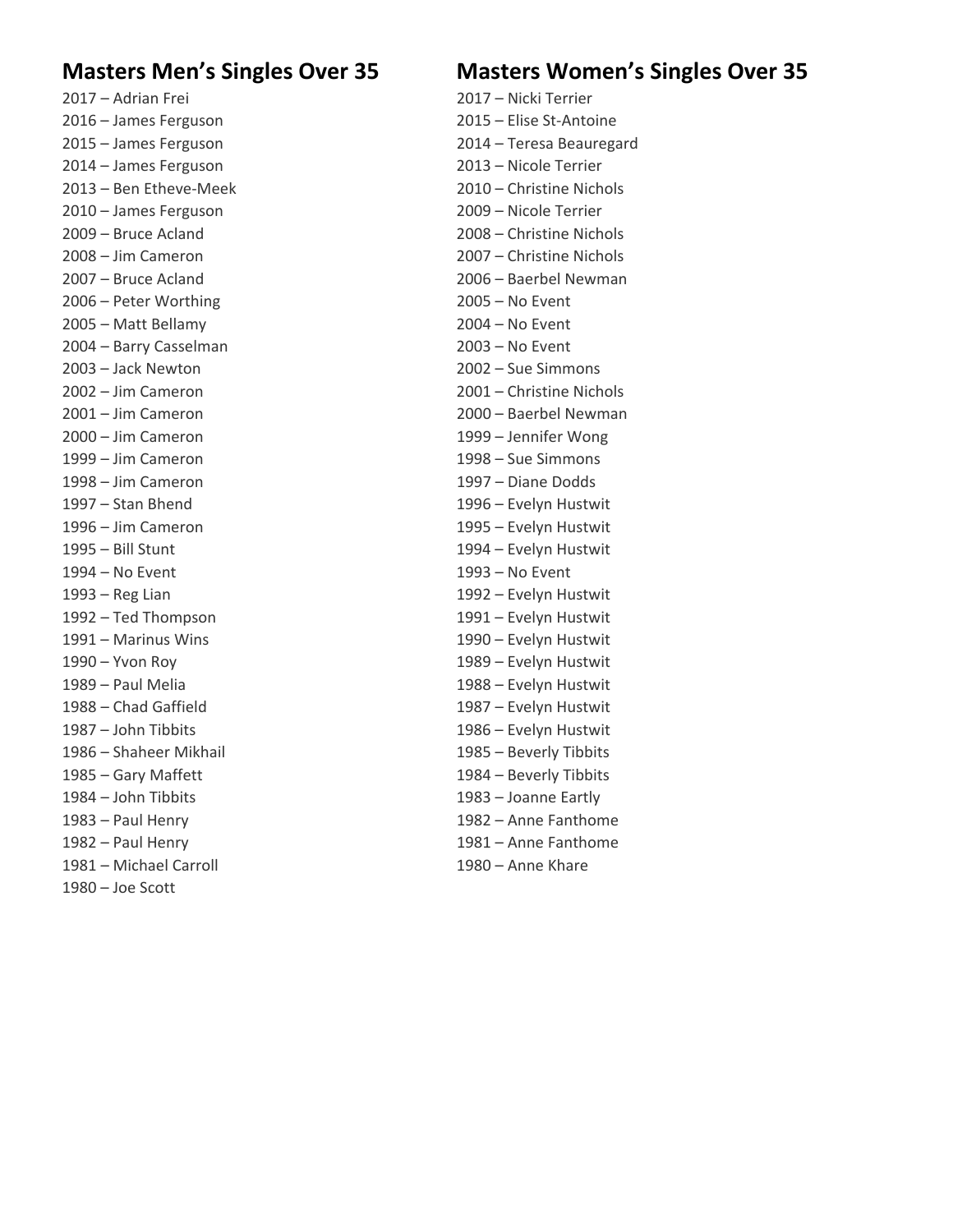2017 – Imran Syed, John Payette 2006 – Baerbel Newman, Marika Sesztak 2015 – Imran Syed, Bruce Acland 1998 – Rosemae Blackwood, Stans van Wijk 2014 – Imran Syed, Bruce Acland 1992 – Evelyn Hustwit, Patricia Marks 2012 – Bruce Acland, Marko Vukovic 1991 – Evelyn Hustwit, Patricia Marks 2010 – Phil Hurcomb, Jim Hurcomb 1990 – Patricia Marks, Paula Dugdale 2008 – Phil Hurcomb, Jim Hurcomb 1989 – Patricia Marks, Paula Dugdale 2007 – Phil Hurcomb, Jim Hurcomb 1988 – Patricia Marks, Paula Dugdale 2006 – Reg Lian, Shaheer Mikhail 1987 – Penny Goldrick, Shan Ross 2005 – Reg Lian, Shaheer Mikhail 1986 – Evelyn Hustwit, Beatrice Short 2002 – Reg Lian, Shaheer Mikhail 1985 – Evelyn Hustwit, Beatrice Short 2000 – Rudy Slozil, Shaheer Mikhail 1998 – Marinus Wins, Paul Henry 2016 – Louise Lanoix, Miguel Macias 1997 – Marinus Wins, Paul Henry 2015 – Chatal Desjardins, Serge Richard 1996 – Gary Maffett, Bill MacPhail 2014 – Chatal Desjardins, Serge Richard 1995 – Marinus Wins, Paul Henry 2012 – Baerbel Newman, Greg Orchard 1994 – Marinus Wins, Paul Henry 2010 – Ann Gay, Gilles Bergeron 1993 – Frank St. Marseille, Lloyd Rossman 2009 – 1992 – Fred Gormley, Gary Maffett 2008 – Baerbel Newman, Greg Orchard 1991 – Steve Glavin, Rudy Slozil 2007 – No Event 1988 – Steve Glavin, Rudy Slozil 2005 – No Event 1987 – Jean Paquette, Maurice Croteau 2004 – No Event 1986 – Rudy Slozil, Pavil Kurfurst 2003 – No Event 1985 – Graeme Forrester, David Low 2002 – No Event 1984 – Scott Hatfield, Don Johnson 2001 – No Event 1983 – David Low, Don Johnson 2000 – No Event 1982 – Laurent Dutil, Jean Paquette 1999 – Anka Magnus, Tony Brunst 1981 – Ken Cross, Elmer Hara 1998 – Jana Ramsay, Bruce Ramsay 1980 – Dick Lafountaine, Jacques Tomaro 1997 – Penny Goldrick, Michael Carroll

# **Masters Mens Doubles Over 45 Masters Women's Doubles Over 45**

- 
- 
- 
- 
- 
- 
- 
- 
- 
- 

# 1999 – Reg Lian, Marinus Wins **Masters Mixed Doubles Over 45**

- 1989 Steve Glavin, Rudy Slozil 2006 Baerbel Newman, Richard Theriault 1996 – Evelyn Hustwit, Michael Carroll 1995 – Evelyn Hustwit, Michael Carroll 1994 – No Event 1993 – No Event 1992 – Evelyn Hustwit, Michael Carroll 1991 – No Event 1990 – Evelyn Hustwit, Michael Carroll 1989 – Pat Marks, Claude Marleau 1988 – Pat Marks, Claude Marleau 1987 – Penny Goldrick, Claude Marleau 1986 – Irene Bossons, Fred Bossons
	- 1985 Kea von Michalofski, Elmer Hara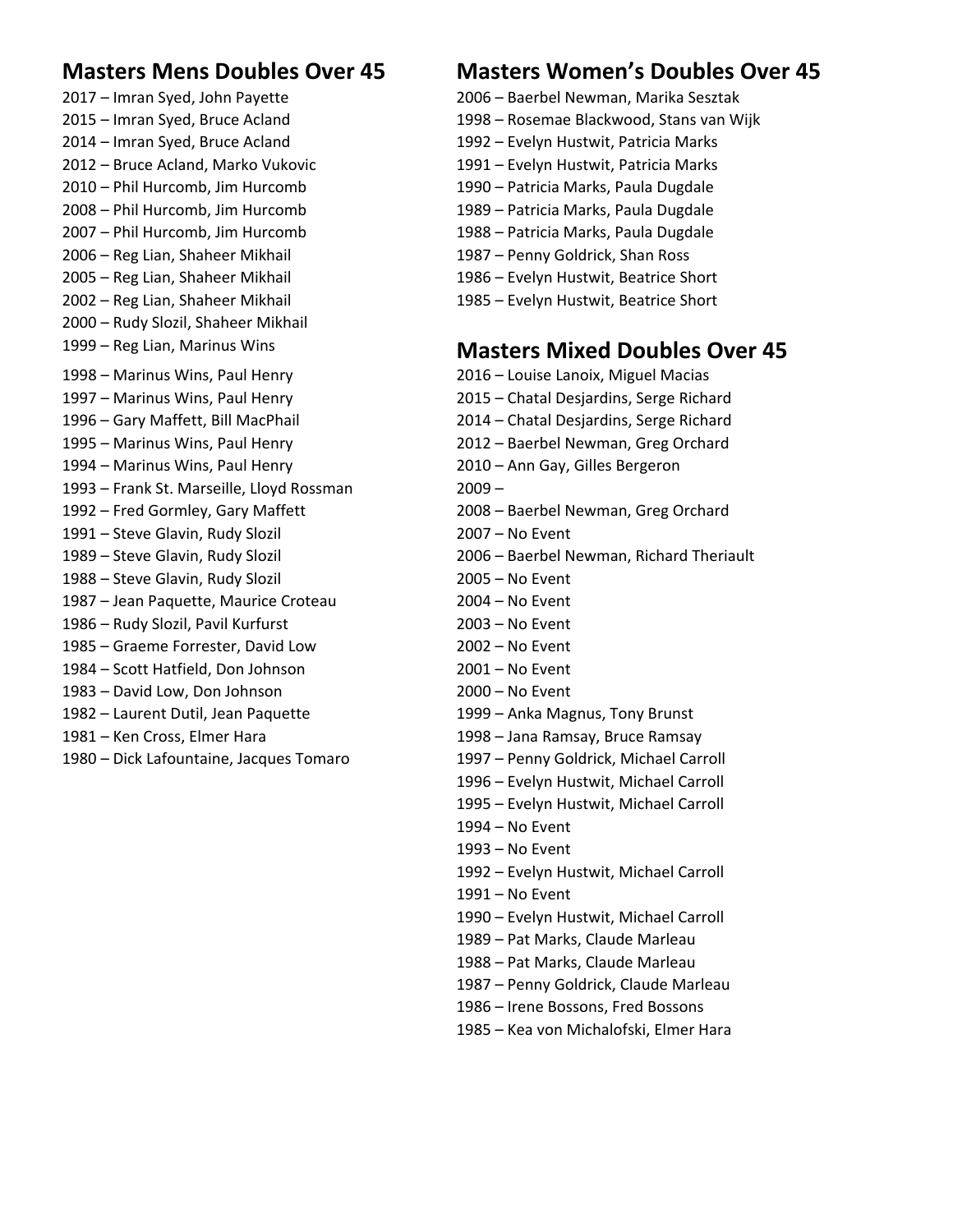2017 – Robert Donders 2016 – Jana Kriz 2016 – Robert Donders 2016 – Louise Lanoix 2015 – David Large 2002‐2008 – No Event 2013 – Jim Cameron 2000 – No Event 2010 – Shaheer Mikhail 1999 – No Event 2009 – 1998 – Penny Goldrick 2008 – Jim Cameron 1997 – Ann Laubstein 2007 – Yvon Roy 1996 – Ann Laubstein 2006 – Yvon Roy 1995 – Fran Going 2005 – Marinus Wins 1994 – Fran Going 2004 – Marinus Wins 1993 – No Event 2003 – Marinus Wins 1992 – Libby Staveley 2002 – Shaheer Mikhail 1991 – Nell Khandkar 2001 – Mike Cowpland 1990 – Kay Marshall 2000 – Shaheer Mikhail 1989 – Nell Khandkar 1999 – Guru Gurswami 1988 – Nell Khandkar 1998 – Shaheer Mikhail

1988 – Steve Glavin 2005 – No Event

# **Masters Men's Singles Over 55 Masters Women's Singles Over 55**

2014 – Yin‐Leong Lian 2001 – Elizabeth Robertson

### 1997 – Albert Roy **Masters Men's Doubles Over 55**

1996 – Albert Roy 2017 – Paul Marchi, Bob Donders 1995 – Albert Roy 2016 – Robert Donders, Paul Marchi 1994 – Albert Roy 2014 – Barry Padolsky, Shaheer Mikhail 1993 – Graham Charette 2010 – David Large, Gary Roberts 1992 – Jean Paquette 2009 – Marinus Wins, Paul Henry 1991 – Steve Glavin 2008 – Marinus Wins, Paul Henry 1990 – Steve Glavin 2007 – Shaheer Mikhail, Reg Lian 1989 – Steve Glavin 2006 – Graham Gardiner, Bruce Ramsay 2004 – Lloyd Rossman, Graham Gardner 2003 – Mike Cowpland, Tony Brunst 2002 – Mike Cowpland, Tony Brunst 2001 – Claude Marleau, Mike Carroll 2000 – No Event 1999 – Barry Padolsky, Claude Marleau 1998 – Shaheer Mikhail, Guru Guruswami 1997 – Barry Padolsky, Claude Marleau 1996 – No Event 1995 – Barry Padolsky, Claude Marleau 1994 – No Event 1993 – Jean Paquette, Max Smith 1992 – Jean Paquette, Maurice Croteau 1991 – Jean Paquette, Maurice Croteau 1990 – Jean Paquette, Maurice Croteau 1989 – Steve Glavin, Fred Bossons 1988 – Steve Glavin, Fred Bossons Masters Mixed Doubles Over 55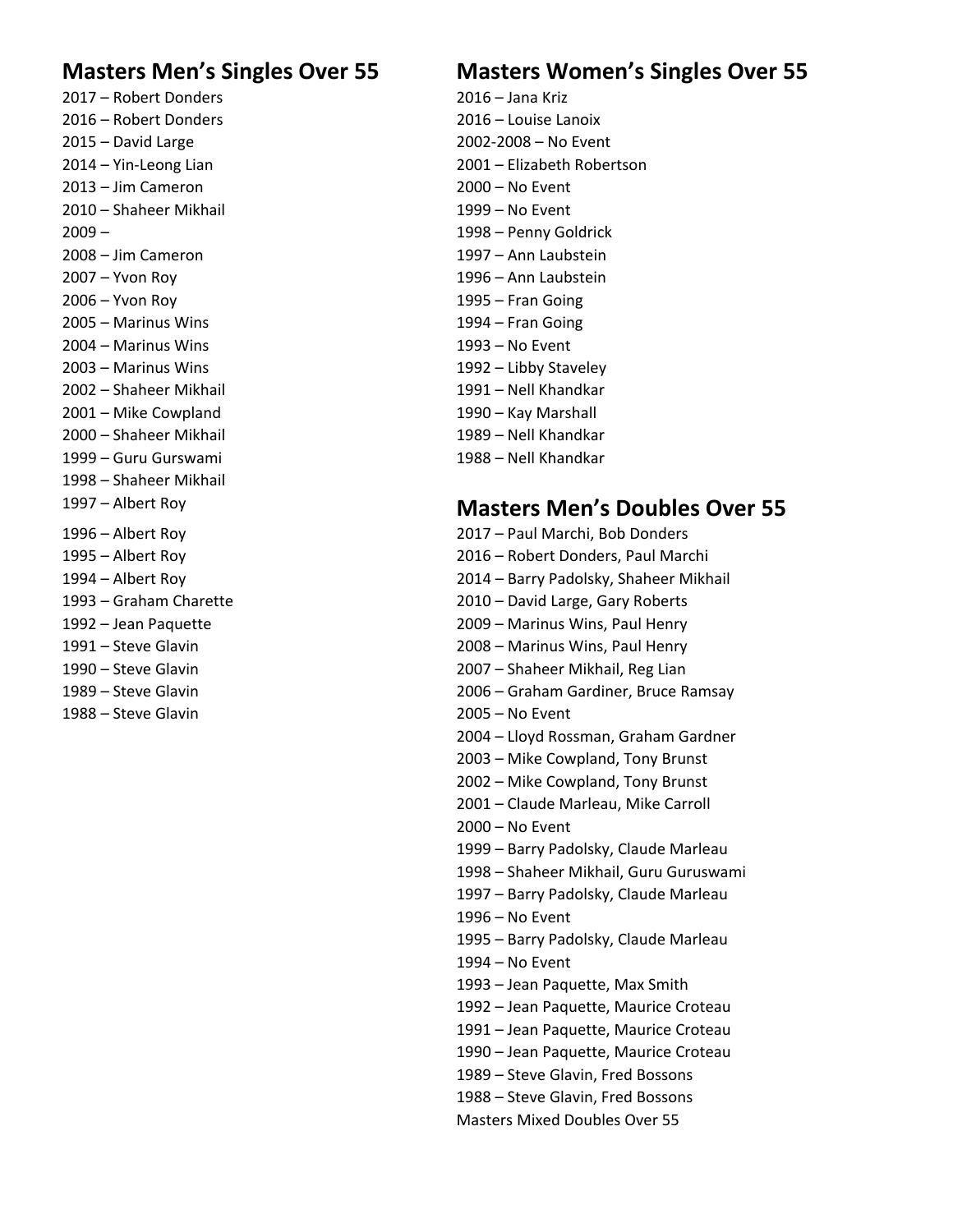# **Masters Women's Doubles Over 55**

2017 – Ann Gay, Elise St‐Antoine 2017 – 2001 – Ann Laubstein, Paula Dugdale 2001 – Evelyn Hustwit, Mike Carroll 2000 – Nell Khandkar, Libby Staveley 2000 – Nell Khandkar, Libby Staveley 1999 – Evelyn Hustwit, Pat Marks 1999 – No Event 1998 – Ann Laubstein, Penny Goldrick 1998 – Patricia Marks, Claude Marleau 1997 – Nell Khandkar, Libby Staveley 1997 – Patricia Marks, Claude Marleau 1996 – Nell Khandkar, Libby Staveley 1996 – Patricia Marks, Claude Marleau 1995 – Kay Marshall, Claire Darling 1995 – Shan Ross, Chuck Johnson 1994 – Shan Ross, Penny Goldrick 1994 – Shan Ross, Chuck Johnson 1993 – Nell Khandkar, Libby Staveley 1993 – Shan Ross, Chuck Johnson 1992 – Edith Monson, Claire Darling 1992 – Shan Ross, Chuck Johnson 1991 – Edith Monson, Claire Darling 1991 – Shan Ross, Chuck Johnson 1990 – Kay Glavin, Vivian Malcolm 1990 – Jean Southworth, Paul Olivier 1989 – Irene Bossons, Sylvia Baenziger 1989 – Irene Bossons, Fred Bossons 1988 – Josie Braden, Kay Glavin 1988 – Irene Bossons, Fred Bossons

### **Masters Mens Singles Over 65 Masters Mixed Doubles Over 65**

2016 – Bill Macphail 2015 – Jean‐Pierre Paradis 2014 – Gary Maffett 2013 – Gary Maffett 2012 – Gary Maffett

2017 – Bruce Ramsay & Lloyd Rossman 1999 – Edith Monson, Bob Faulker 2016 – Bill Macphail, Gary Maffett 1999 – René Gelhay, Bill Grove

- 
- 
- 
- 
- 
- 
- 
- 
- 
- 
- 
- 
- 
- 

2017 – Yvon Roy 1999 – Edith Monson, Bob Faulker

### **Masters Mens Doubles Over 65 Masters Mixed Doubles Over 65**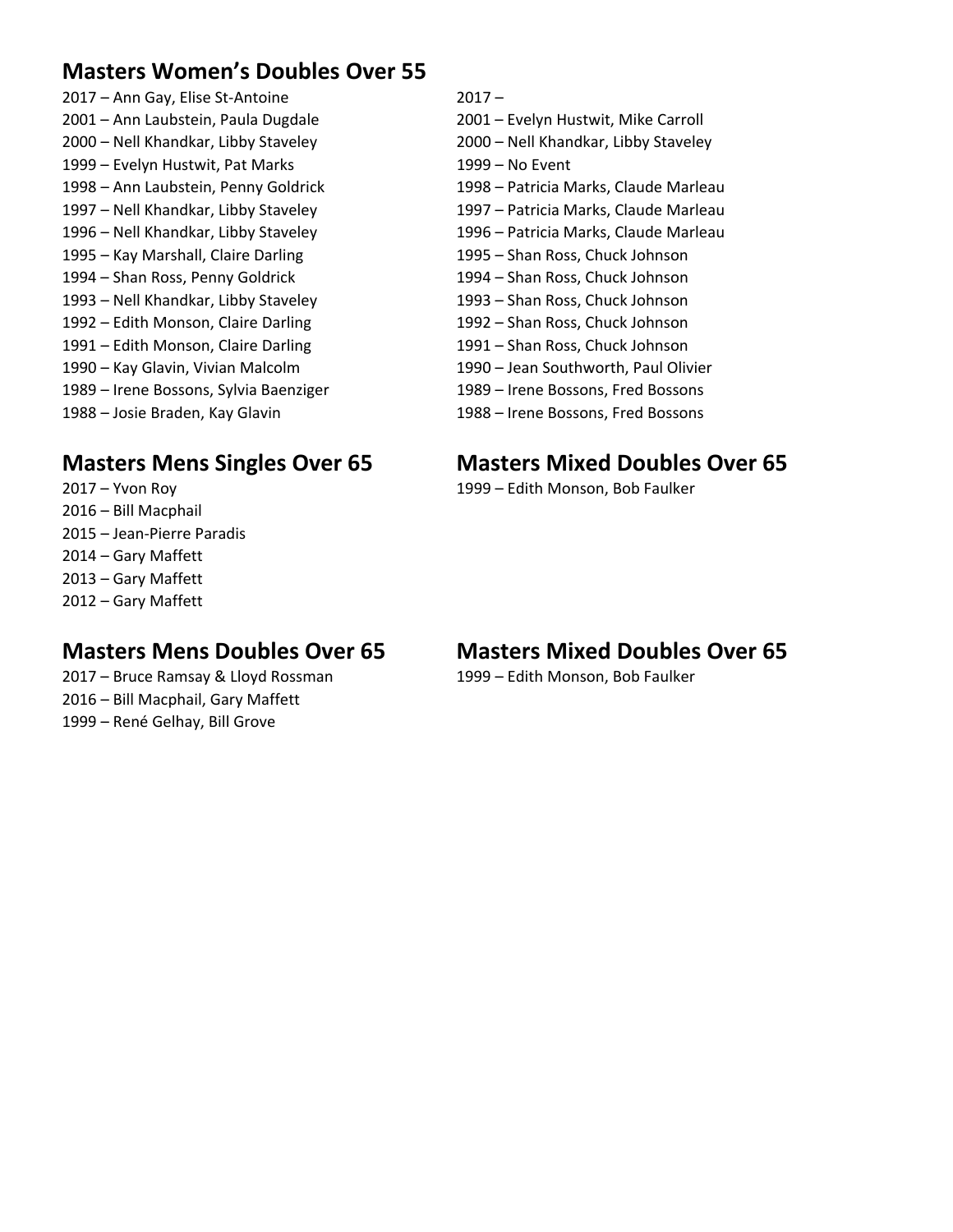# **NCTA Boys Under 18 Singles – H. S. Southam Trophy**

2017 – Benjamin Lortie 1961 – Andre Tielemans 2016 – Dan Pergel 1960 ‐ Claude Savaria 2004 ‐ 2008 ‐ No Event 1959 – Phil Johnston 2003 – Matthew Pothen 1958 – Mel Bower 2002 – No Event 1957 – Marcel Chartrand 2001 – Michael Verney 1956 – Maurice Landry 2000 – Jonathan Sklenar 1955 – Ralph Stahan 1999 – Jonathan Sklenar 1954 – Alex Kalil 1998 – Michael Verney 1953 – Jean Paquette 1997 – Tomasz Grzyb 1952 – Jean Paquette 1996 – Philip Cheung 1951 – Jean Paquette 1995 – Scott Ventuereyra 1950 – Wally Mellor 1994 – Clayton Ramnarine 1949 – Ned Rainboth 1993 – Vince Littke 1948 – Jules Quesnel 1992 – Todd Nicholl 1947 – Gilbert Jolicoeur 1991 – Tony Milo 1946 – Gilbert Jolicoeur 1990 – James Ferguson 1945 – Gilbert Jolicoeur 1989 – Tate McLeod 1944 – Bob Duford 1988 – Glen Harwood 1943 – 1987 – Keith Leech 1942 – Gaetan Valois 1986 – Geoffrey Pearce 1941 – Gaetan Valois 1985 – Paul Mantha 1940 – Leo J. Heaps 1984 – François Poirier 1939 – Leo J. Heaps 1983 – Rob Cartwright 1938 – Forbes Munroe 1982 – Jay Cromb 1937 – Charles LeRoyer 1981 – Stephen Philip 1936 – Gordon Shorter 1980 – Michel Hurtubise 1935 – Gordon Shorter 1979 – Greg Wardlaw 1934 – Don McDiarmid 1978 – Harry Blackwood 1933 – John Cheley 1977 – Laird Dunlop 1932 – George Goodwin 1976 – Allan MacDonald 1931 – Harris Crowson 1973 – Don Gilchrist 1928 – Jerome Paradis 1972 – Dave Robinson 1927 – Charles Connolly 1971 – Eric Pierce 1926 – Beverley Mitchell 1970 – Blake Dunlop 1969 – Scott Dunlop 1968 – Gerry Filion 1967 – Scott Dunlop 1966 – Terry Leach 1965 – Michael Hamman 1964 – Michael Hamman 1963 – Michael Hamman

1962 – Michael Hamman

1975 – Bob Smith 1930 – Edwin C. Connolly 1974 – Walter Crane 1929 – Edwin C. Connolly